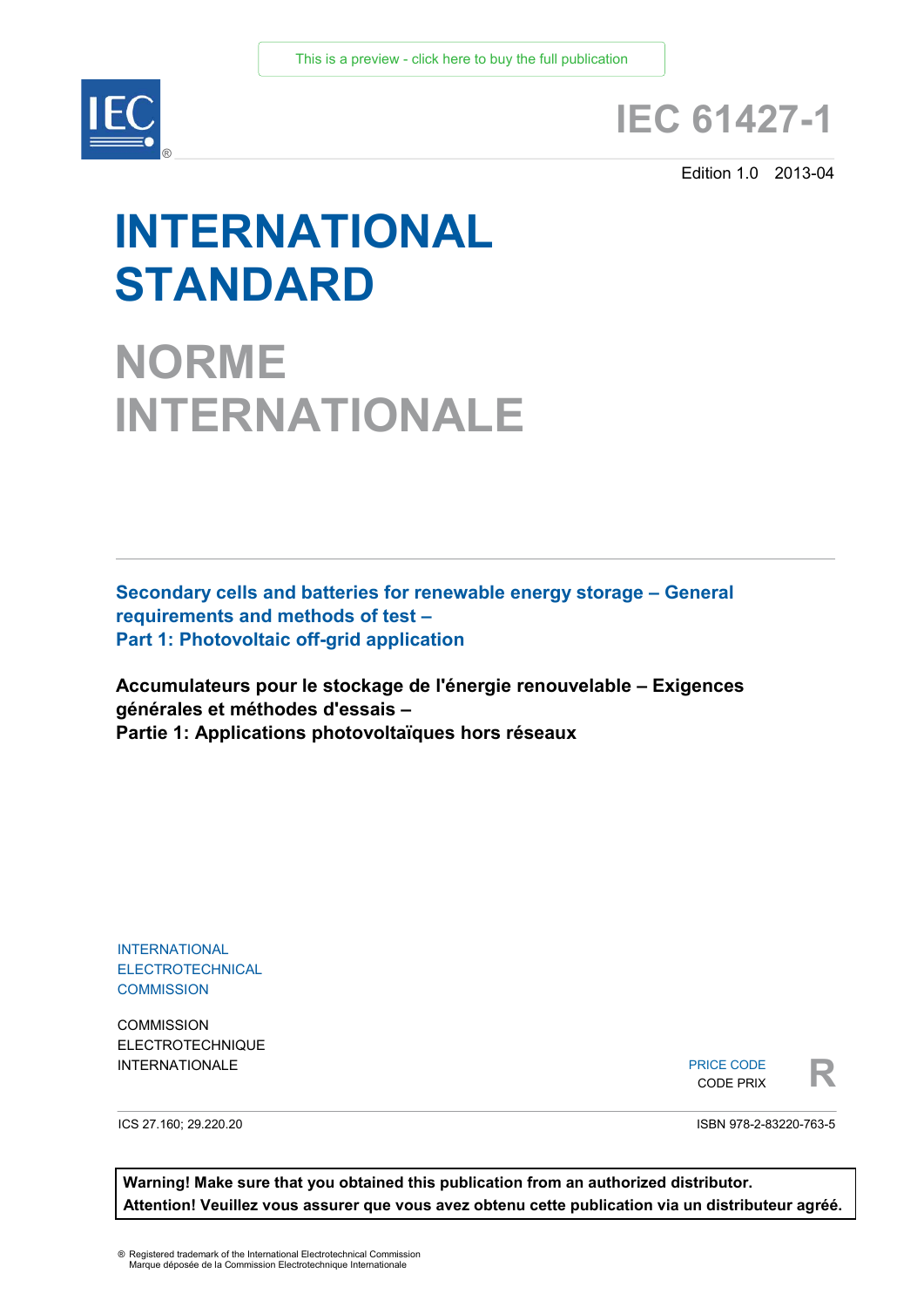$-2-$ 

### **CONTENTS**

| 1              |     |        |                                                                              |  |
|----------------|-----|--------|------------------------------------------------------------------------------|--|
| 2              |     |        |                                                                              |  |
| 3              |     |        |                                                                              |  |
| $\overline{4}$ |     |        |                                                                              |  |
|                | 4.1 |        |                                                                              |  |
|                | 4.2 |        |                                                                              |  |
|                | 4.3 |        |                                                                              |  |
|                | 4.4 |        |                                                                              |  |
|                |     |        |                                                                              |  |
|                |     | 4.4.1  |                                                                              |  |
|                |     | 4.4.2  |                                                                              |  |
|                |     | 4.4.3  |                                                                              |  |
|                |     | 4.4.4  |                                                                              |  |
|                |     | 4.4.5  |                                                                              |  |
|                |     | 4.4.6  |                                                                              |  |
|                |     | 4.4.7  |                                                                              |  |
|                |     | 4.4.8  |                                                                              |  |
|                |     | 4.4.9  |                                                                              |  |
|                |     | 4.4.10 |                                                                              |  |
|                |     |        |                                                                              |  |
|                |     |        |                                                                              |  |
| 5              |     |        |                                                                              |  |
|                | 5.1 |        |                                                                              |  |
|                | 5.2 |        |                                                                              |  |
|                | 5.3 |        |                                                                              |  |
|                | 5.4 |        |                                                                              |  |
|                | 5.5 |        |                                                                              |  |
|                | 5.6 |        |                                                                              |  |
| 6              |     |        |                                                                              |  |
| 7              |     |        |                                                                              |  |
|                | 7.1 |        |                                                                              |  |
|                | 7.2 |        |                                                                              |  |
| 8              |     |        |                                                                              |  |
|                | 8.1 |        |                                                                              |  |
|                | 8.2 |        |                                                                              |  |
|                | 8.3 |        |                                                                              |  |
|                | 8.4 |        | Cycling endurance test in photovoltaic applications (extreme conditions)  14 |  |
|                |     | 8.4.1  |                                                                              |  |
|                |     | 8.4.2  | Phase A: shallow cycling at low state of charge (see Table 5) 15             |  |
|                |     | 8.4.3  | Phase B: shallow cycling at high state of charge (see Table 6)15             |  |
|                |     | 8.4.4  |                                                                              |  |
|                |     | 8.4.5  |                                                                              |  |
|                |     | 8.4.6  | Water consumption of flooded battery types and cells with partial gas        |  |
|                |     |        |                                                                              |  |
|                |     | 8.4.7  |                                                                              |  |
| 9              |     |        |                                                                              |  |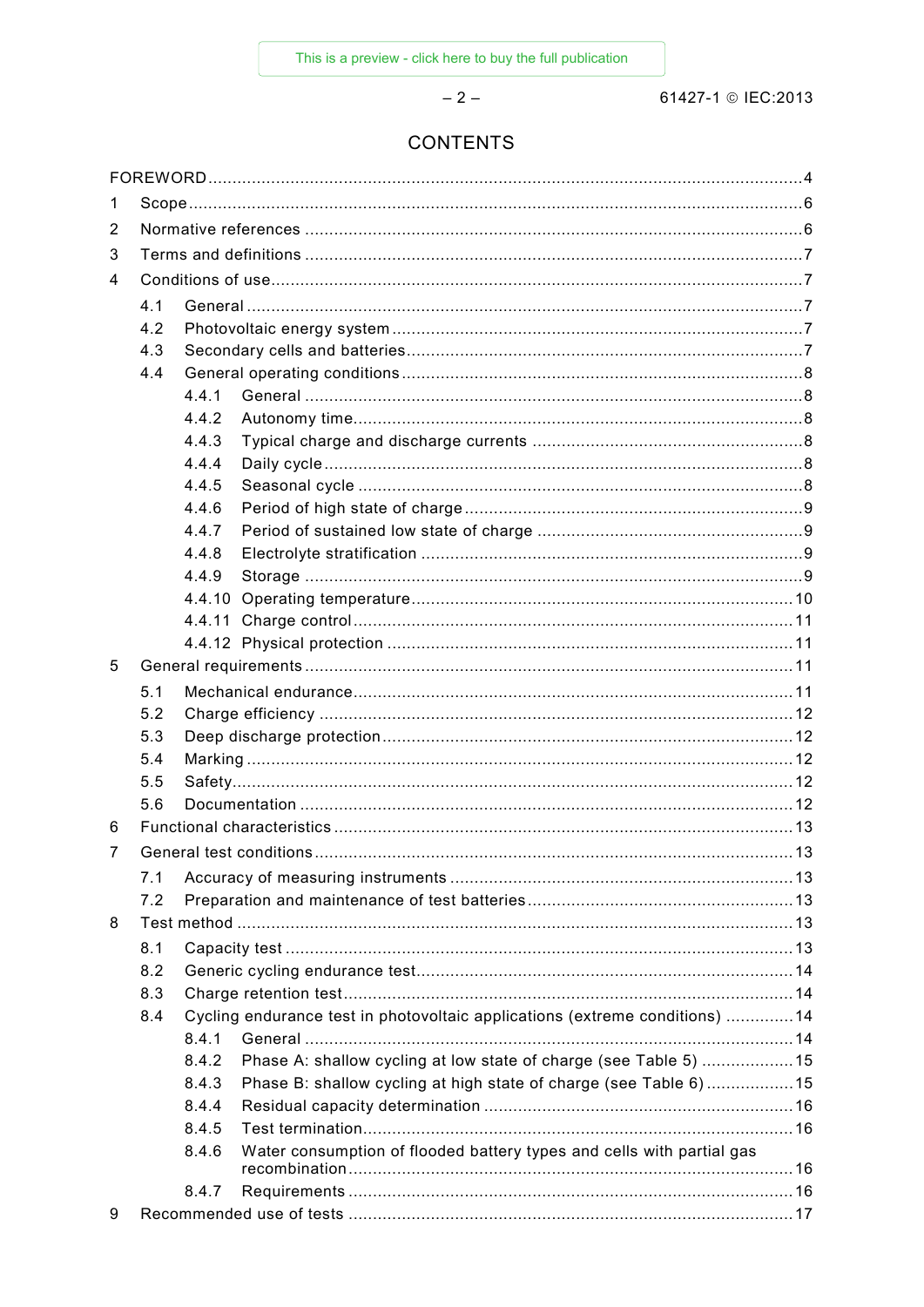[This is a preview - click here to buy the full publication](https://webstore.iec.ch/publication/5449&preview=1)

61427-1 © IEC:2013 – 3 –

| Table 1 – Limit values for storage conditions of batteries for photovoltaic applications10                                                                              |  |
|-------------------------------------------------------------------------------------------------------------------------------------------------------------------------|--|
| Table 2 – Limit values for operating conditions of batteries for photovoltaic                                                                                           |  |
| Table 3 - Battery Ah-efficiency at different states of charge at the reference<br>temperature and a daily depth of discharge of less than 20 % of the rated capacity 12 |  |
| Table 4 – Typical capacity ratings of batteries in photovoltaic applications 14                                                                                         |  |
|                                                                                                                                                                         |  |
|                                                                                                                                                                         |  |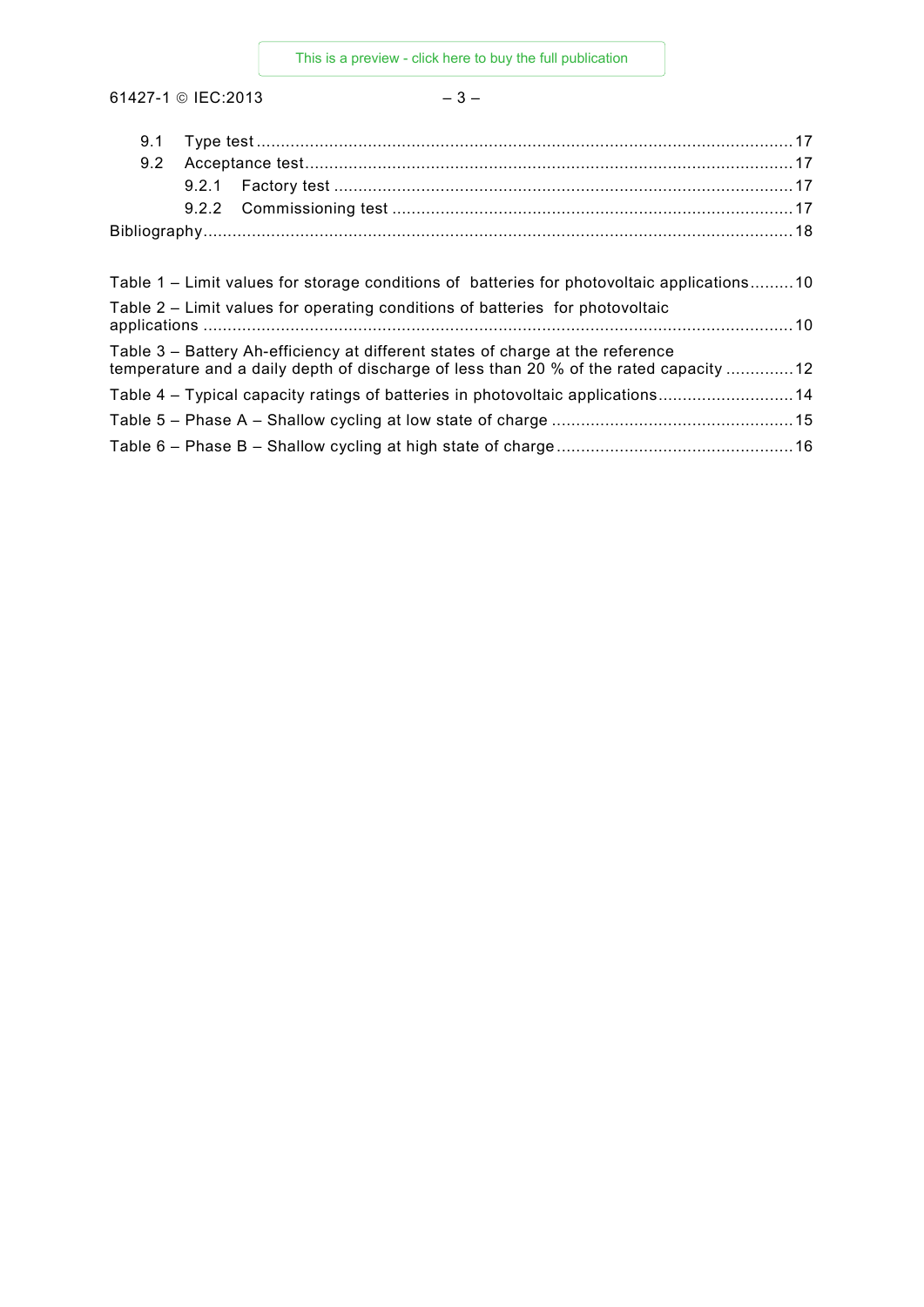[This is a preview - click here to buy the full publication](https://webstore.iec.ch/publication/5449&preview=1)

 $-4 - 61427-1$  © IFC:2013

#### INTERNATIONAL ELECTROTECHNICAL COMMISSION \_\_\_\_\_\_\_\_\_\_\_\_

#### **SECONDARY CELLS AND BATTERIES FOR RENEWABLE ENERGY STORAGE – GENERAL REQUIREMENTS AND METHODS OF TEST –**

#### **Part 1: Photovoltaic off-grid application**

#### FOREWORD

- 1) The International Electrotechnical Commission (IEC) is a worldwide organization for standardization comprising all national electrotechnical committees (IEC National Committees). The object of IEC is to promote international co-operation on all questions concerning standardization in the electrical and electronic fields. To this end and in addition to other activities, IEC publishes International Standards, Technical Specifications, Technical Reports, Publicly Available Specifications (PAS) and Guides (hereafter referred to as "IEC Publication(s)"). Their preparation is entrusted to technical committees; any IEC National Committee interested in the subject dealt with may participate in this preparatory work. International, governmental and nongovernmental organizations liaising with the IEC also participate in this preparation. IEC collaborates closely with the International Organization for Standardization (ISO) in accordance with conditions determined by agreement between the two organizations.
- 2) The formal decisions or agreements of IEC on technical matters express, as nearly as possible, an international consensus of opinion on the relevant subjects since each technical committee has representation from all interested IEC National Committees.
- 3) IEC Publications have the form of recommendations for international use and are accepted by IEC National Committees in that sense. While all reasonable efforts are made to ensure that the technical content of IEC Publications is accurate, IEC cannot be held responsible for the way in which they are used or for any misinterpretation by any end user.
- 4) In order to promote international uniformity, IEC National Committees undertake to apply IEC Publications transparently to the maximum extent possible in their national and regional publications. Any divergence between any IEC Publication and the corresponding national or regional publication shall be clearly indicated in the latter.
- 5) IEC itself does not provide any attestation of conformity. Independent certification bodies provide conformity assessment services and, in some areas, access to IEC marks of conformity. IEC is not responsible for any services carried out by independent certification bodies.
- 6) All users should ensure that they have the latest edition of this publication.
- 7) No liability shall attach to IEC or its directors, employees, servants or agents including individual experts and members of its technical committees and IEC National Committees for any personal injury, property damage or other damage of any nature whatsoever, whether direct or indirect, or for costs (including legal fees) and expenses arising out of the publication, use of, or reliance upon, this IEC Publication or any other IEC Publications.
- 8) Attention is drawn to the Normative references cited in this publication. Use of the referenced publications is indispensable for the correct application of this publication.
- 9) Attention is drawn to the possibility that some of the elements of this IEC Publication may be the subject of patent rights. IEC shall not be held responsible for identifying any or all such patent rights.

International Standard IEC 61427-1 has been prepared by IEC technical committee 21: Secondary cells and batteries.

This first edition cancels and replaces the second edition of IEC 61427 published in 2005.This edition constitutes a technical revision.

This edition includes the following significant technical changes with respect to the previous edition:

- a) a restructuration of the previous edition of the document;
- b) a clarification of the different clauses with regard to conditions of use, general requirements, functional characteristics, general tests conditions, test method and recommended use of tests, the aim being to ensure a better understanding by the end user;
- c) a clear distinction between on-grid and off-grid applications for future markets needs.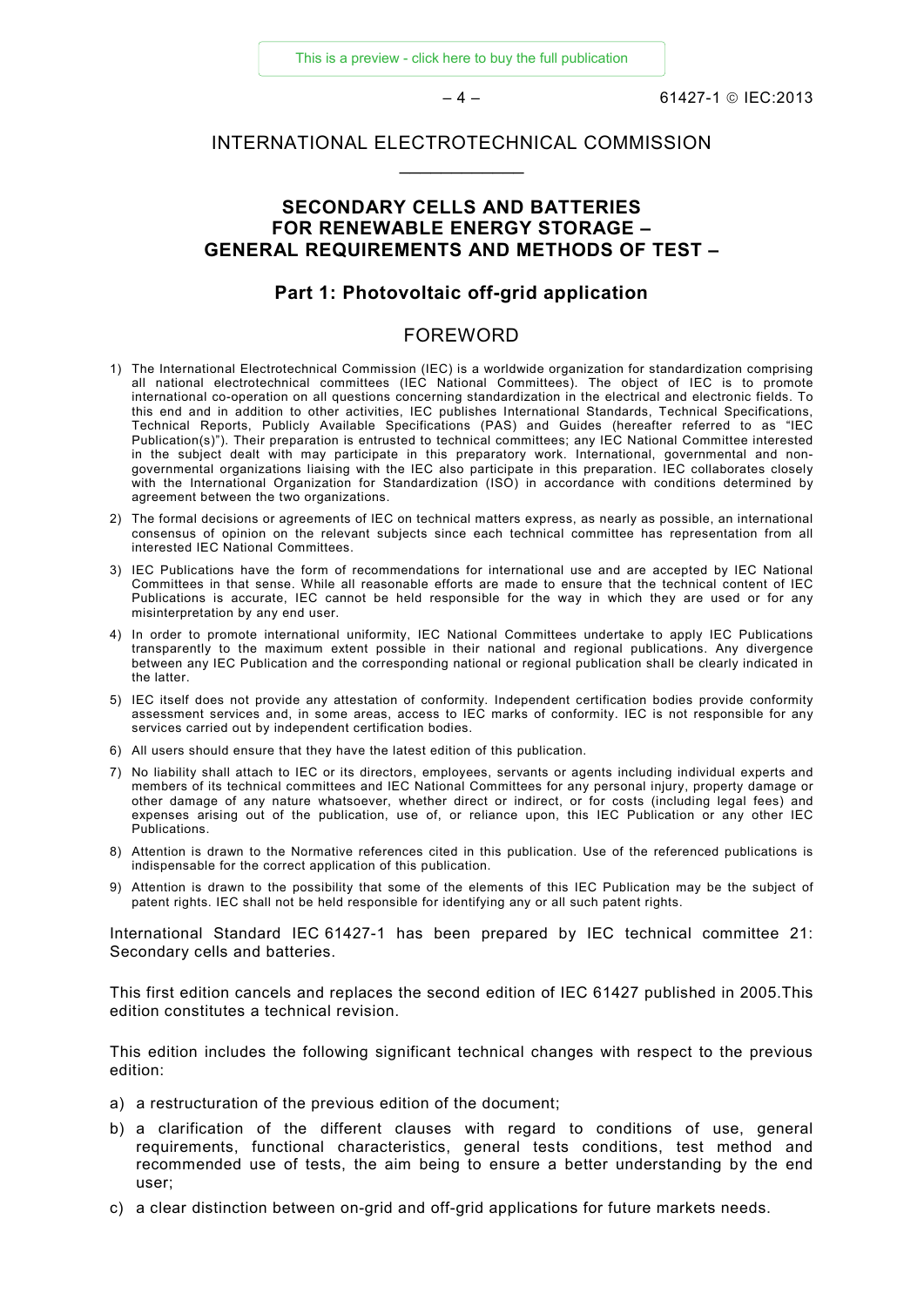$61427 - 1$  © IEC:2013 – 5 –

The text of this standard is based on the following documents:

| <b>FDIS</b> | Report on voting |
|-------------|------------------|
| 21/793/FDIS | 21/802/RVD       |

Full information on the voting for the approval of this standard can be found in the report on voting indicated in the above table.

This publication has been drafted in accordance with the ISO/IEC Directives, Part 2.

A list of all parts in the IEC 61427 series, published under the general title *Secondary cells and batteries for renewable energy storage – General requirements and methods of test*, can be found on the IEC website.

The committee has decided that the contents of this publication will remain unchanged until the stability date indicated on the IEC web site under "http://webstore.iec.ch" in the data related to the specific publication. At this date, the publication will be

- reconfirmed,
- withdrawn,
- replaced by a revised edition, or
- amended.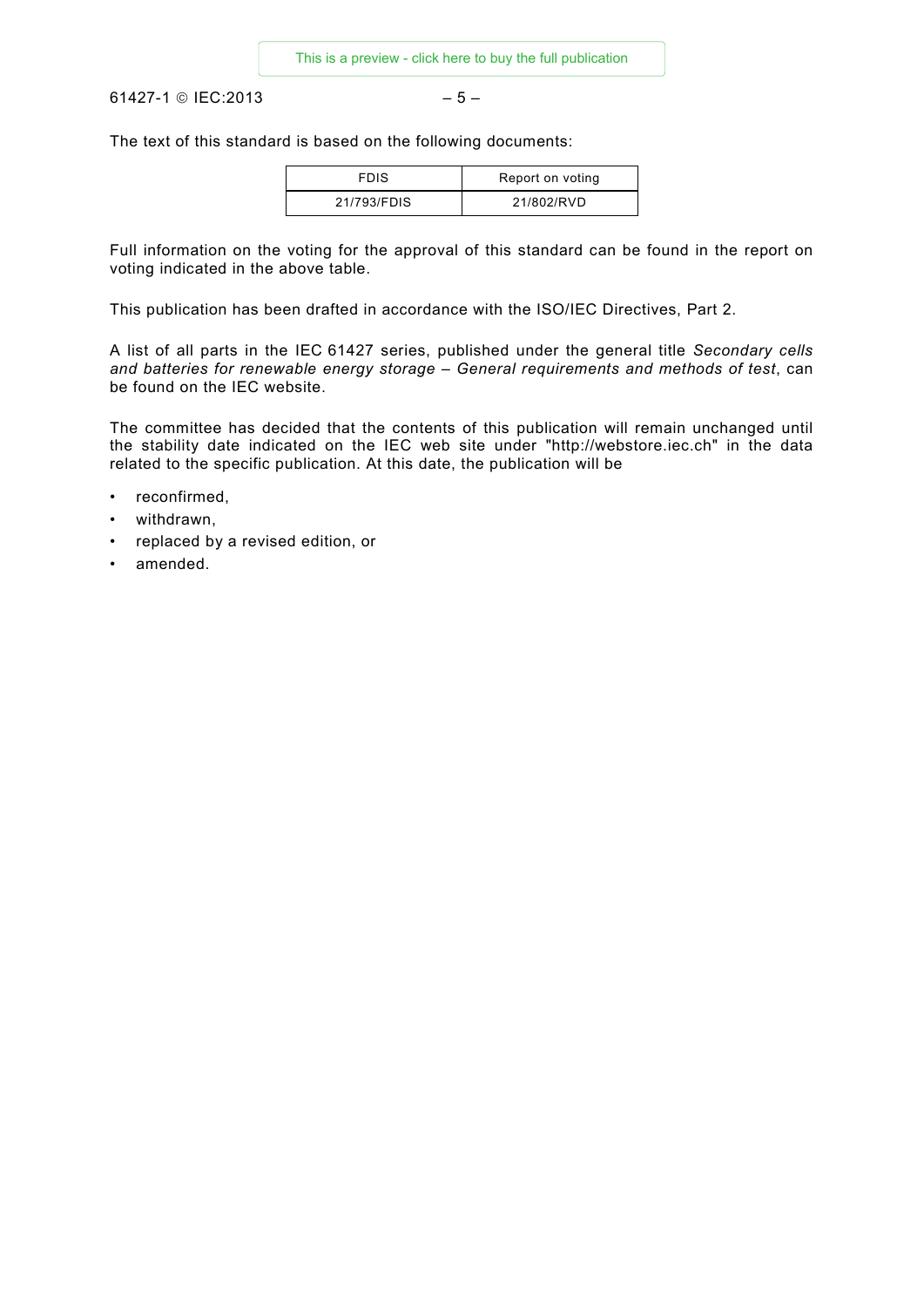#### **SECONDARY CELLS AND BATTERIES FOR RENEWABLE ENERGY STORAGE – GENERAL REQUIREMENTS AND METHODS OF TEST –**

#### **Part 1: Photovoltaic off-grid application**

#### **1 Scope**

This part of the IEC 61427 series gives general information relating to the requirements for the secondary batteries used in photovoltaic energy systems (PVES) and to the typical methods of test used for the verification of battery performances. This part deals with cells and batteries used in photovoltaic off-grid applications.

NOTE The part 2 of this series will cover cells and batteries used in "renewable energy storage in on-grid applications".

This International Standard does not include specific information relating to battery sizing, method of charge or PVES design.

This standard is applicable to all types of secondary batteries.

#### **2 Normative references**

The following documents, in whole or in part, are normatively referenced in this document and are indispensable for its application. For dated references, only the edition cited applies. For undated references, the latest edition of the referenced document (including any amendments) applies.

IEC 60050 (all parts), *International Electrotechnical Vocabulary (IEV)* (available at <www.electropedia.org>)

IEC 60622, *Secondary cells and batteries containing alkaline or other non-acid electrolytes – Sealed nickel-cadmium prismatic rechargeable single cells*

IEC 60623, *Secondary cells and batteries containing alkaline or other non-acid electrolytes – Vented nickel-cadmium prismatic rechargeable single cells* 

IEC 60896-11, *Stationary lead-acid batteries – Part 11: Vented types – General requirements and methods of test* 

IEC 60896-21, *Stationary lead-acid batteries – Part 21: Valve regulated types – Methods of test* 

IEC 61056-1, *General purpose lead-acid batteries (valve-regulated types) – Part 1: General requirements, functional characteristics – Methods of test* 

IEC 61836, *Solar photovoltaic energy systems – Terms, definitions and symbols*

IEC 61951-1, *Secondary cells and batteries containing alkaline or other non-acid electrolytes – Portable sealed rechargeable single cells – Part 1: Nickel-cadmium*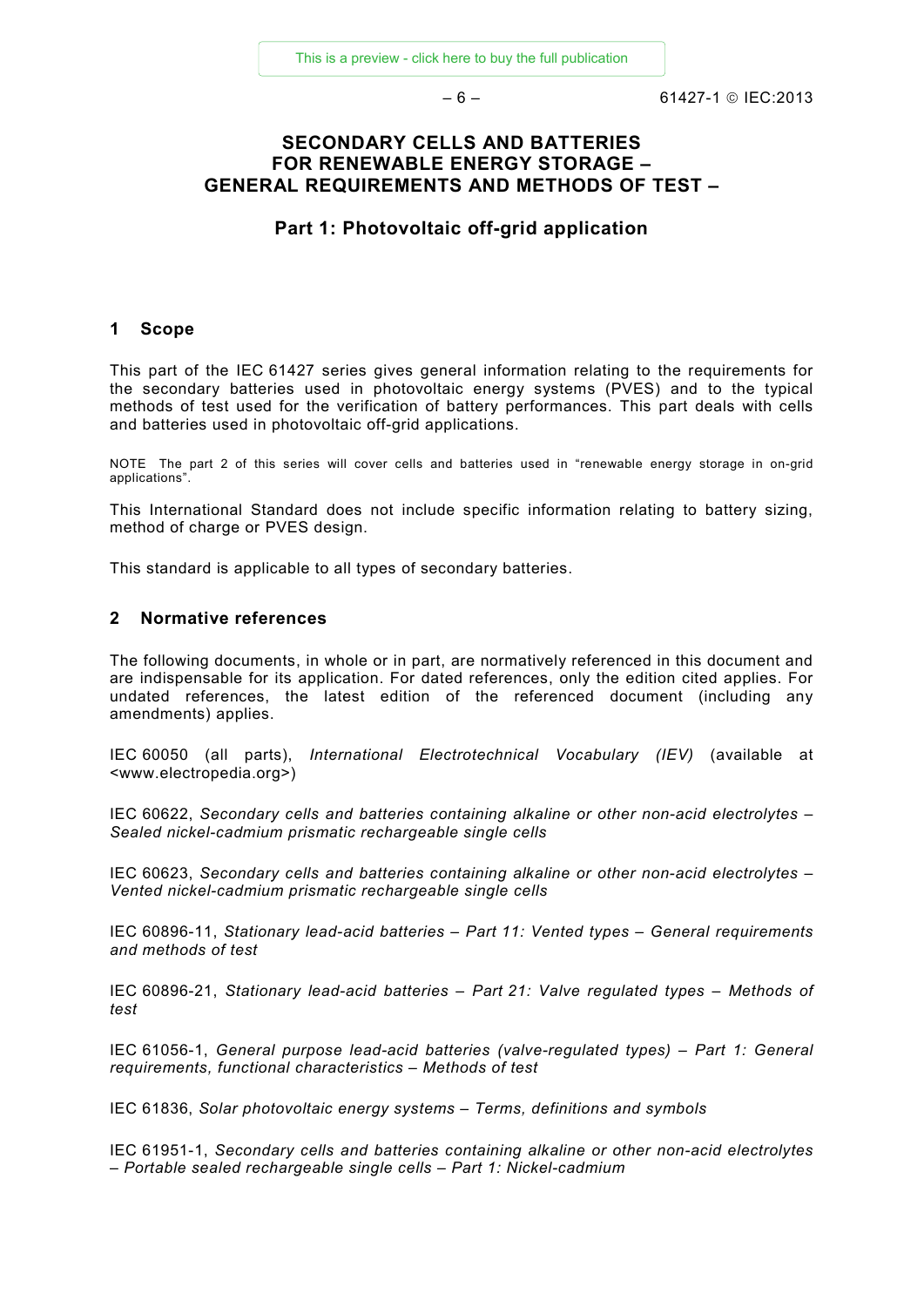61427-1 © IEC:2013 – 7 –

IEC 61951-2, *Secondary cells and batteries containing alkaline or other non-acid electrolytes – Portable sealed rechargeable single cells – Part 2: Nickel-metal hydride*

IEC 61960, *Secondary cells and batteries containing alkaline or other non-acid electrolytes – Secondary lithium cells and batteries for portable applications* 

IEC 62259, *Secondary cells and batteries containing alkaline or other non-acid electrolytes – Nickel-cadmium prismatic secondary single cells with partial gas recombination*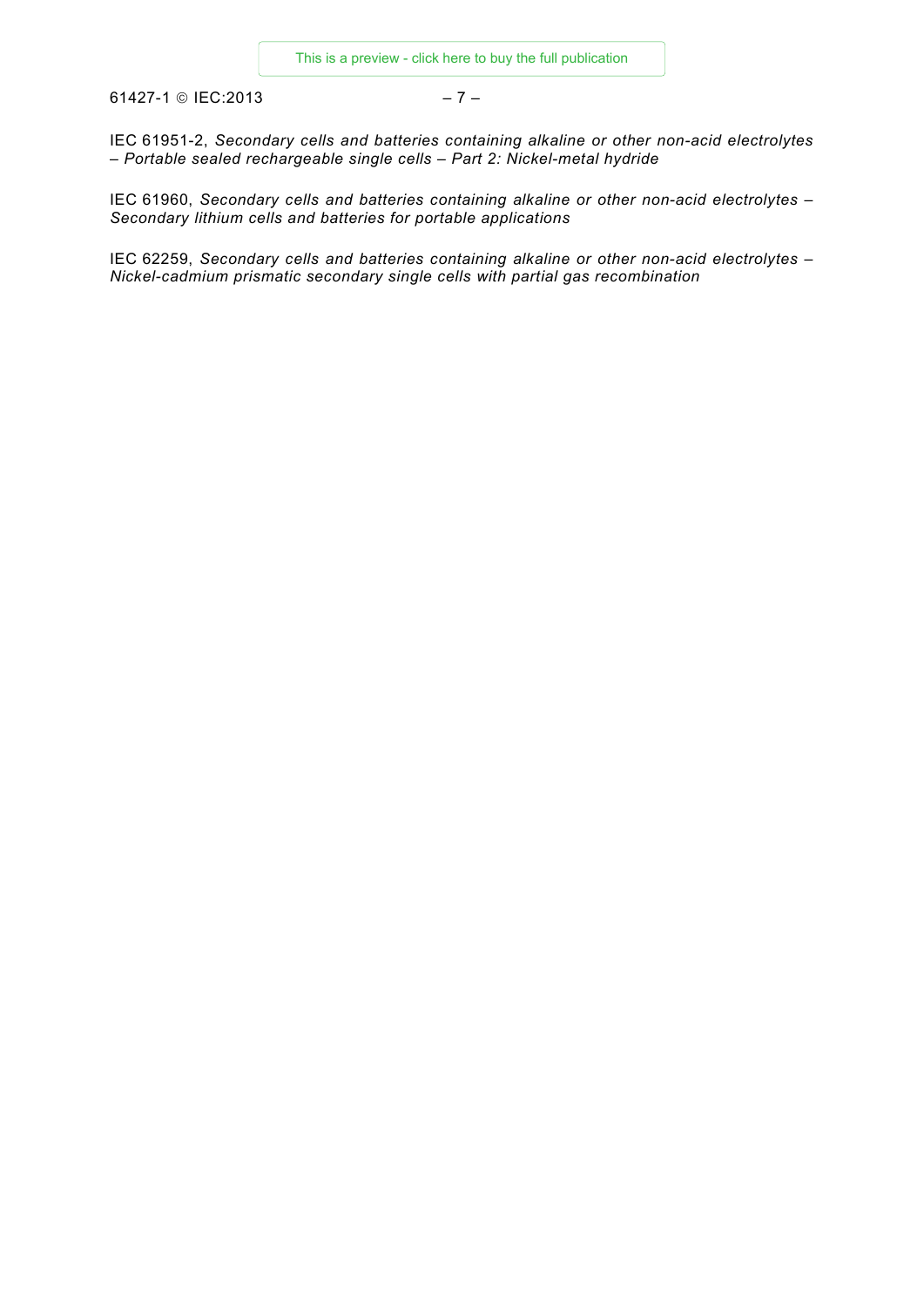$-20-$ 

#### SOMMAIRE

| 1              |     |        |                                                                            |  |  |
|----------------|-----|--------|----------------------------------------------------------------------------|--|--|
| 2              |     |        |                                                                            |  |  |
| 3              |     |        |                                                                            |  |  |
| 4              |     |        |                                                                            |  |  |
|                | 4.1 |        |                                                                            |  |  |
|                | 4.2 |        |                                                                            |  |  |
|                | 4.3 |        |                                                                            |  |  |
|                | 4.4 |        |                                                                            |  |  |
|                |     | 4.4.1  |                                                                            |  |  |
|                |     | 4.4.2  |                                                                            |  |  |
|                |     | 4.4.3  |                                                                            |  |  |
|                |     | 4.4.4  |                                                                            |  |  |
|                |     | 4.4.5  |                                                                            |  |  |
|                |     | 4.4.6  |                                                                            |  |  |
|                |     | 4.4.7  |                                                                            |  |  |
|                |     | 4.4.8  |                                                                            |  |  |
|                |     | 4.4.9  |                                                                            |  |  |
|                |     | 4.4.10 |                                                                            |  |  |
|                |     |        |                                                                            |  |  |
|                |     |        |                                                                            |  |  |
| 5              |     |        |                                                                            |  |  |
|                | 5.1 |        |                                                                            |  |  |
|                | 5.2 |        |                                                                            |  |  |
|                | 5.3 |        |                                                                            |  |  |
|                | 5.4 |        |                                                                            |  |  |
|                | 5.5 |        |                                                                            |  |  |
|                | 5.6 |        |                                                                            |  |  |
| 6              |     |        |                                                                            |  |  |
| $\overline{7}$ |     |        |                                                                            |  |  |
|                | 7.1 |        |                                                                            |  |  |
|                | 7.2 |        |                                                                            |  |  |
| 8              |     |        |                                                                            |  |  |
|                | 8.1 |        |                                                                            |  |  |
|                | 8.2 |        |                                                                            |  |  |
|                | 8.3 |        |                                                                            |  |  |
|                | 8.4 |        | Essai d'endurance en cyclage pour applications photovoltaïques (conditions |  |  |
|                |     |        |                                                                            |  |  |
|                |     | 8.4.1  |                                                                            |  |  |
|                |     | 8.4.2  | Phase A: cyclage peu profond à un faible état de charge (voir              |  |  |
|                |     |        |                                                                            |  |  |
|                |     | 8.4.3  | Phase B: cyclage peu profond à un état de charge élevé (voir               |  |  |
|                |     | 8.4.4  |                                                                            |  |  |
|                |     | 8.4.5  |                                                                            |  |  |
|                |     | 8.4.6  | Consommation d'eau des accumulateurs de type ouvert et éléments            |  |  |
|                |     |        |                                                                            |  |  |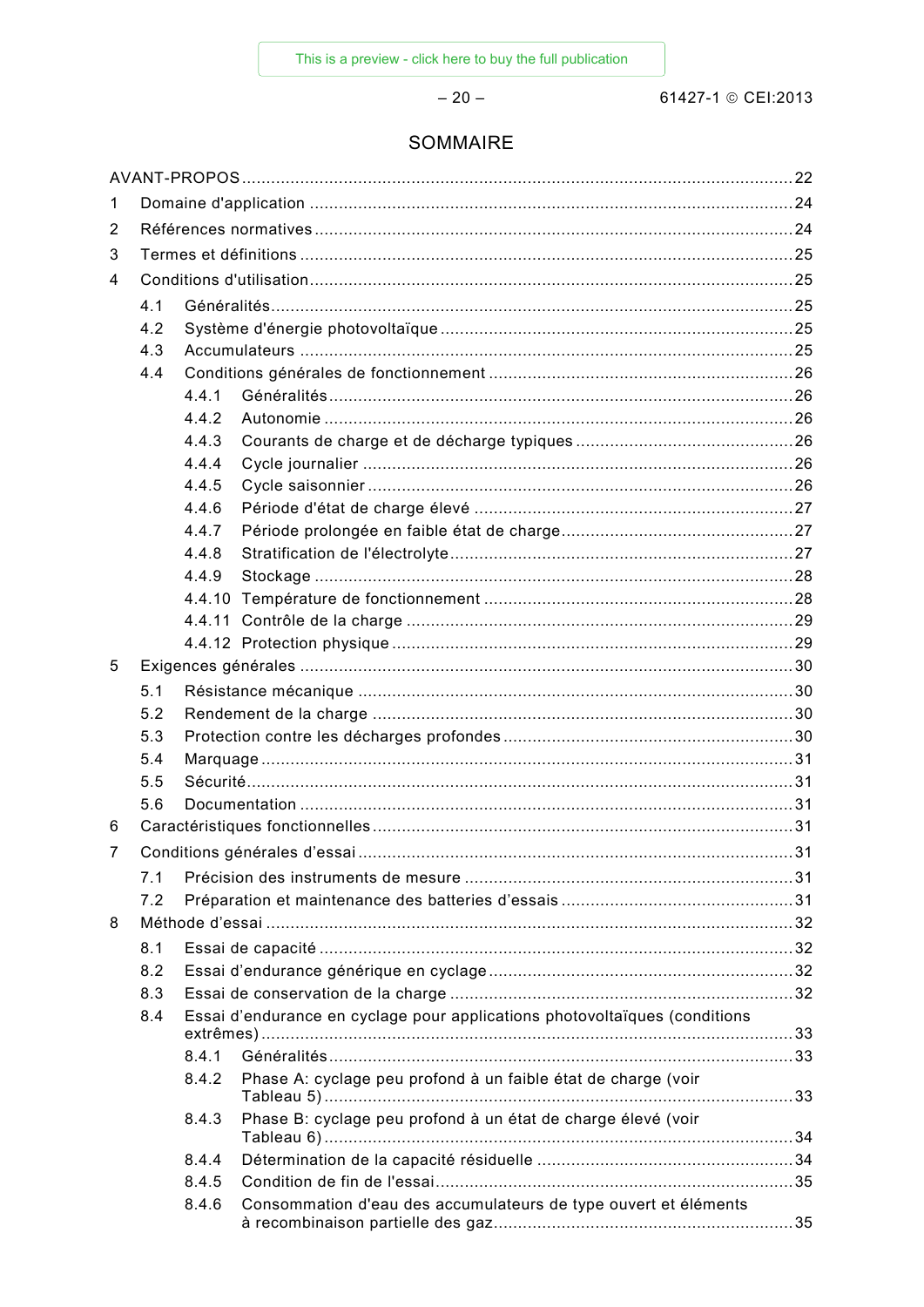61427-1 © CEI:2013 - 21 -

| Tableau 1 - Valeurs limites pour les conditions de stockage des accumulateurs en                                                                                      |  |
|-----------------------------------------------------------------------------------------------------------------------------------------------------------------------|--|
| Tableau 2 - Valeurs limites pour les conditions de fonctionnement des accumulateurs                                                                                   |  |
| Tableau 3 – Rendement des accumulateurs (Ah) à différents états de charge à la<br>température de référence et pour une profondeur de décharge journalière de moins de |  |
| Tableau 4 – Capacités typiques des accumulateurs en application photovoltaïque32                                                                                      |  |
| Tableau 5 – Phase A – Cyclage peu profond à un faible état de charge 34                                                                                               |  |
| Tableau 6 – Phase B – Cyclage peu profond à un état de charge élevé 34                                                                                                |  |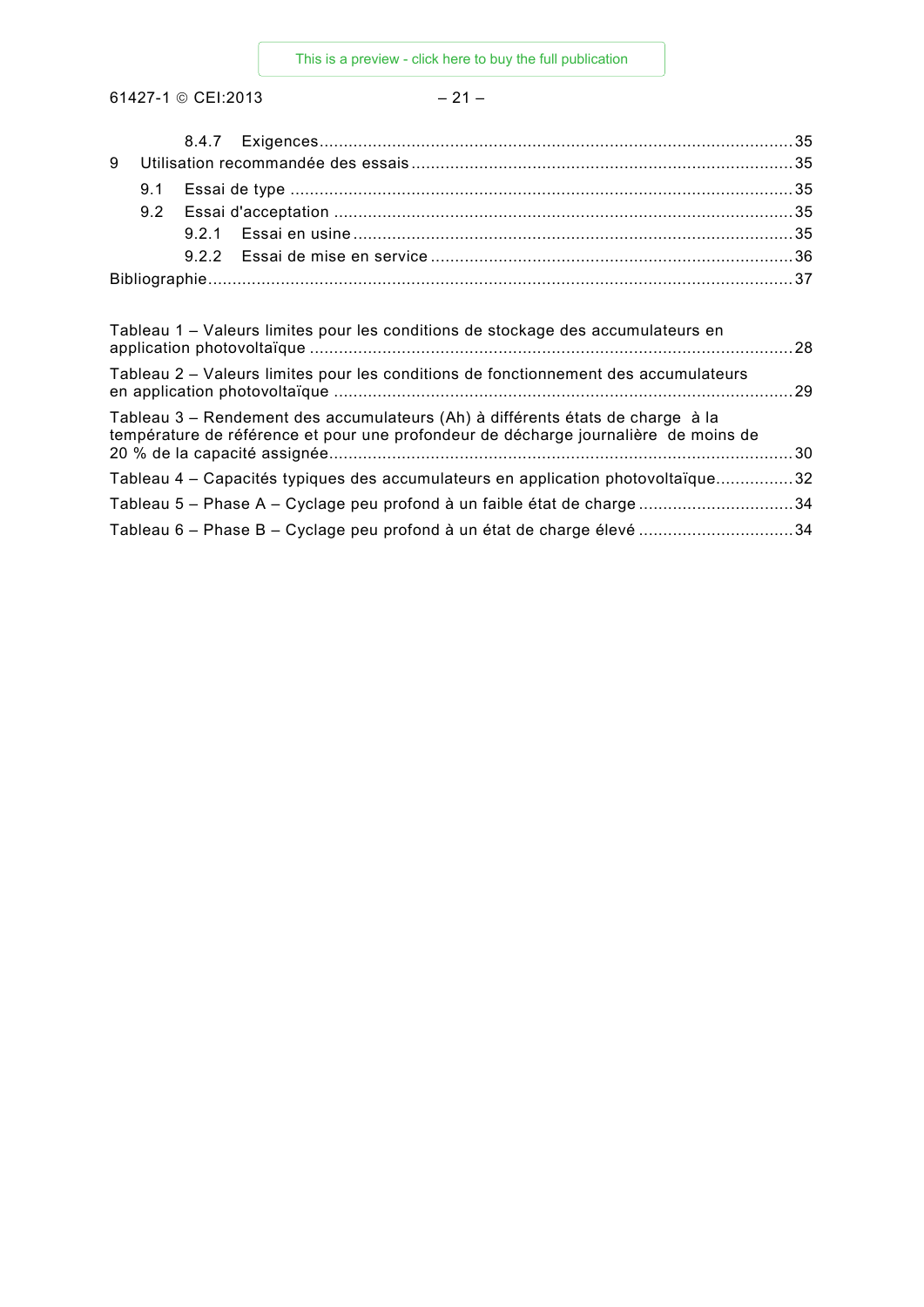[This is a preview - click here to buy the full publication](https://webstore.iec.ch/publication/5449&preview=1)

 $-22 - 61427 - 1 \odot \text{CE}$ 1:2013

#### COMMISSION ÉLECTROTECHNIQUE INTERNATIONALE  $\overline{\phantom{a}}$

#### **ACCUMULATEURS POUR LE STOCKAGE DE L'ÉNERGIE RENOUVELABLE – EXIGENCES GÉNÉRALES ET MÉTHODES D'ESSAIS –**

#### **Partie 1: Applications photovoltaïques hors réseaux**

#### AVANT-PROPOS

- 1) La Commission Electrotechnique Internationale (CEI) est une organisation mondiale de normalisation composée de l'ensemble des comités électrotechniques nationaux (Comités nationaux de la CEI). La CEI a pour objet de favoriser la coopération internationale pour toutes les questions de normalisation dans les domaines de l'électricité et de l'électronique. A cet effet, la CEI – entre autres activités – publie des Normes internationales, des Spécifications techniques, des Rapports techniques, des Spécifications accessibles au public (PAS) et des Guides (ci-après dénommés "Publication(s) de la CEI"). Leur élaboration est confiée à des comités d'études, aux travaux desquels tout Comité national intéressé par le sujet traité peut participer. Les organisations internationales, gouvernementales et non gouvernementales, en liaison avec la CEI, participent également aux travaux. La CEI collabore étroitement avec l'Organisation Internationale de Normalisation (ISO), selon des conditions fixées par accord entre les deux organisations.
- 2) Les décisions ou accords officiels de la CEI concernant les questions techniques représentent, dans la mesure du possible, un accord international sur les sujets étudiés, étant donné que les Comités nationaux de la CEI intéressés sont représentés dans chaque comité d'études.
- 3) Les Publications de la CEI se présentent sous la forme de recommandations internationales et sont agréées comme telles par les Comités nationaux de la CEI. Tous les efforts raisonnables sont entrepris afin que la CEI s'assure de l'exactitude du contenu technique de ses publications; la CEI ne peut pas être tenue responsable de l'éventuelle mauvaise utilisation ou interprétation qui en est faite par un quelconque utilisateur final.
- 4) Dans le but d'encourager l'uniformité internationale, les Comités nationaux de la CEI s'engagent, dans toute la mesure possible, à appliquer de façon transparente les Publications de la CEI dans leurs publications nationales et régionales. Toutes divergences entre toutes Publications de la CEI et toutes publications nationales ou régionales correspondantes doivent être indiquées en termes clairs dans ces dernières.
- 5) La CEI elle-même ne fournit aucune attestation de conformité. Des organismes de certification indépendants fournissent des services d'évaluation de conformité et, dans certains secteurs, accèdent aux marques de conformité de la CEI. La CEI n'est responsable d'aucun des services effectués par les organismes de certification indépendants.
- 6) Tous les utilisateurs doivent s'assurer qu'ils sont en possession de la dernière édition de cette publication.
- 7) Aucune responsabilité ne doit être imputée à la CEI, à ses administrateurs, employés, auxiliaires ou mandataires, y compris ses experts particuliers et les membres de ses comités d'études et des Comités nationaux de la CEI, pour tout préjudice causé en cas de dommages corporels et matériels, ou de tout autre dommage de quelque nature que ce soit, directe ou indirecte, ou pour supporter les coûts (y compris les frais de justice) et les dépenses découlant de la publication ou de l'utilisation de cette Publication de la CEI ou de toute autre Publication de la CEI, ou au crédit qui lui est accordé.
- 8) L'attention est attirée sur les références normatives citées dans cette publication. L'utilisation de publications référencées est obligatoire pour une application correcte de la présente publication.
- 9) L'attention est attirée sur le fait que certains des éléments de la présente Publication de la CEI peuvent faire l'objet de droits de brevet. La CEI ne saurait être tenue pour responsable de ne pas avoir identifié de tels droits de brevets et de ne pas avoir signalé leur existence.

La Norme internationale CEI 61427-1 a été établie par le comité d'études 21 de la CEI: Accumulateurs.

Cette première édition annule et remplace la deuxième édition de la CEI 61427 parue en 2005. Cette édition constitue une révision technique.

Cette édition inclut les modifications techniques majeures suivantes par rapport à l'édition précédente:

- a) une restructuration de la précédente édition du document;
- b) une clarification des différents articles en ce qui concerne les conditions d'utilisation, exigences générales, caractéristiques fonctionnelles, conditions générales d'essai, méthode d'essai et utilisation recommandée des essais, le but étant d'assurer une meilleure compréhension par l'utilisateur final;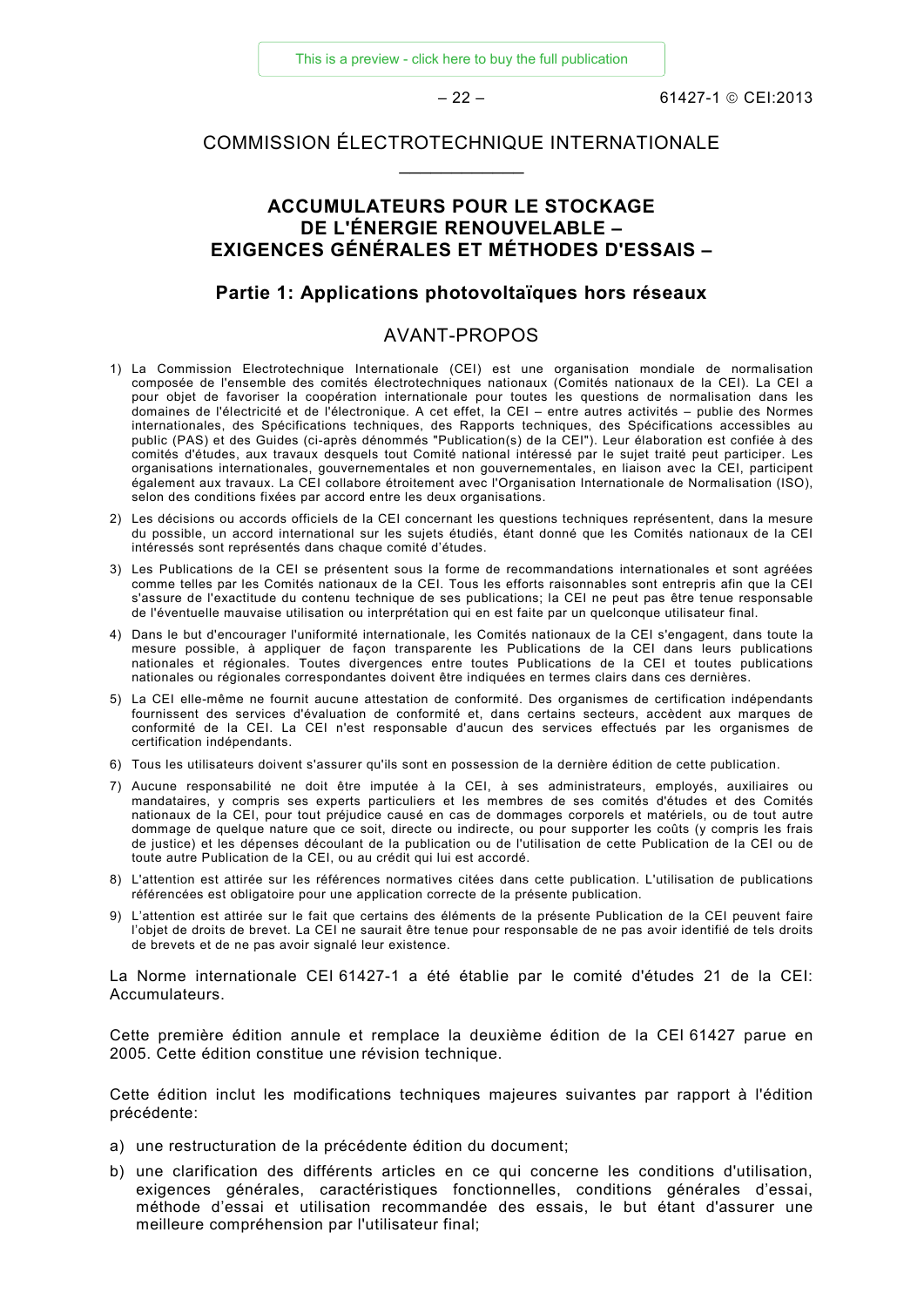$61427 - 1$  © CEI:2013 – 23 –

c) une distinction claire entre les applications en réseaux et hors réseaux pour les besoins futurs du marché.

Le texte de cette norme est issu des documents suivants:

| <b>FDIS</b> | Rapport de vote |
|-------------|-----------------|
| 21/793/FDIS | 21/802/RVD      |

Le rapport de vote indiqué dans le tableau ci-dessus donne toute information sur le vote ayant abouti à l'approbation de cette norme.

Cette publication a été rédigée selon les Directives ISO/CEI, Partie 2.

Une liste de toutes les parties de la série CEI 61427, publiées sous le titre général *Accumulateurs pour le stockage de l'énergie renouvelable – Exigences générales et méthodes d'essais*, peut être consultée sur le site web de la CEI.

Le comité a décidé que le contenu de cette publication ne sera pas modifié avant la date de stabilité indiquée sur le site web de la CEI sous "http://webstore.iec.ch" dans les données relatives à la publication recherchée. A cette date, la publication sera

- reconduite,
- supprimée,
- remplacée par une édition révisée, ou
- amendée.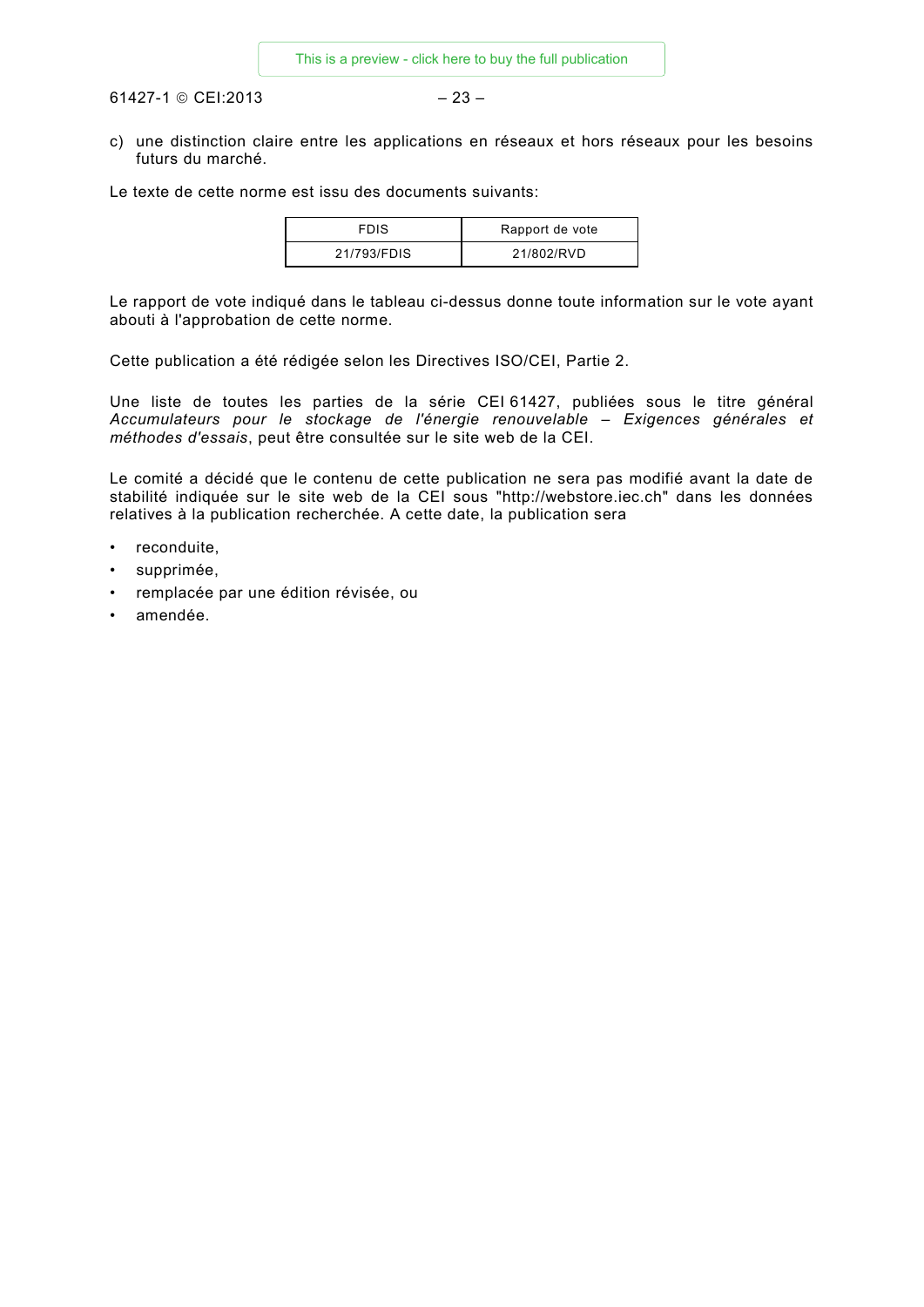#### **ACCUMULATEURS POUR LE STOCKAGE DE L'ÉNERGIE RENOUVELABLE – EXIGENCES GÉNÉRALES ET MÉTHODES D'ESSAIS –**

#### **Partie 1: Applications photovoltaïques hors réseaux**

#### **1 Domaine d'application**

La présente partie de la série CEI 61427 donne des informations générales relatives aux exigences applicables aux accumulateurs utilisés dans les systèmes photovoltaïques (SPV) et aux méthodes d'essais spécifiques utilisées pour la vérification des performances de l'accumulateur. La présente partie traite des éléments et batteries utilisés dans les applications photovoltaïques hors réseaux.

NOTE La partie 2 de cette série portera sur les éléments et batteries utilisés pour le "stockage d'énergie renouvelable dans les applications en réseaux".

Cette Norme internationale ne contient pas d'informations spécifiques relatives aux dimensions des accumulateurs, aux méthodes de charge ou à la conception des systèmes photovoltaïques.

La présente norme s'applique à tous les types d'accumulateurs.

#### **2 Références normatives**

Les documents suivants sont cités en référence de manière normative, en intégralité ou en partie, dans le présent document et sont indispensables pour son application. Pour les références datées, seule l'édition citée s'applique. Pour les références non datées, la dernière édition du document de référence s'applique (y compris les éventuels amendements).

CEI 60050 (toutes les parties), *Vocabulaire Electrotechnique International (VEI)* (disponible sous <www.electropedia.org>)

CEI 60622*, Accumulateurs alcalins ou autres accumulateurs à électrolyte non acide – Eléments individuels parallélépipédiques rechargeables étanches au nickel-cadmium*

CEI 60623, *Accumulateurs alcalins ou autres accumulateurs à électrolyte non acide – Eléments individuels parallélépipédiques rechargeables ouverts au nickel-cadmium*

CEI 60896-11, *Batteries stationnaires au plomb – Partie 11: Batteries au plomb du type ouvert – Prescriptions générales et méthodes d'essai* 

CEI 60896-21, *Batteries stationnaires au plomb – Partie 21: Types étanches à soupapes – Méthodes d'essai*

CEI 61056-1, *Batteries d'accumulateurs au plomb-acide pour usage général (types à soupapes) – Partie 1: Prescriptions générales et caractéristiques fonctionnelles – Méthodes d'essai*

CEI 61836, *Solar photovoltaic energy systems – Terms, definitions and symbols* (disponible en anglais seulement)